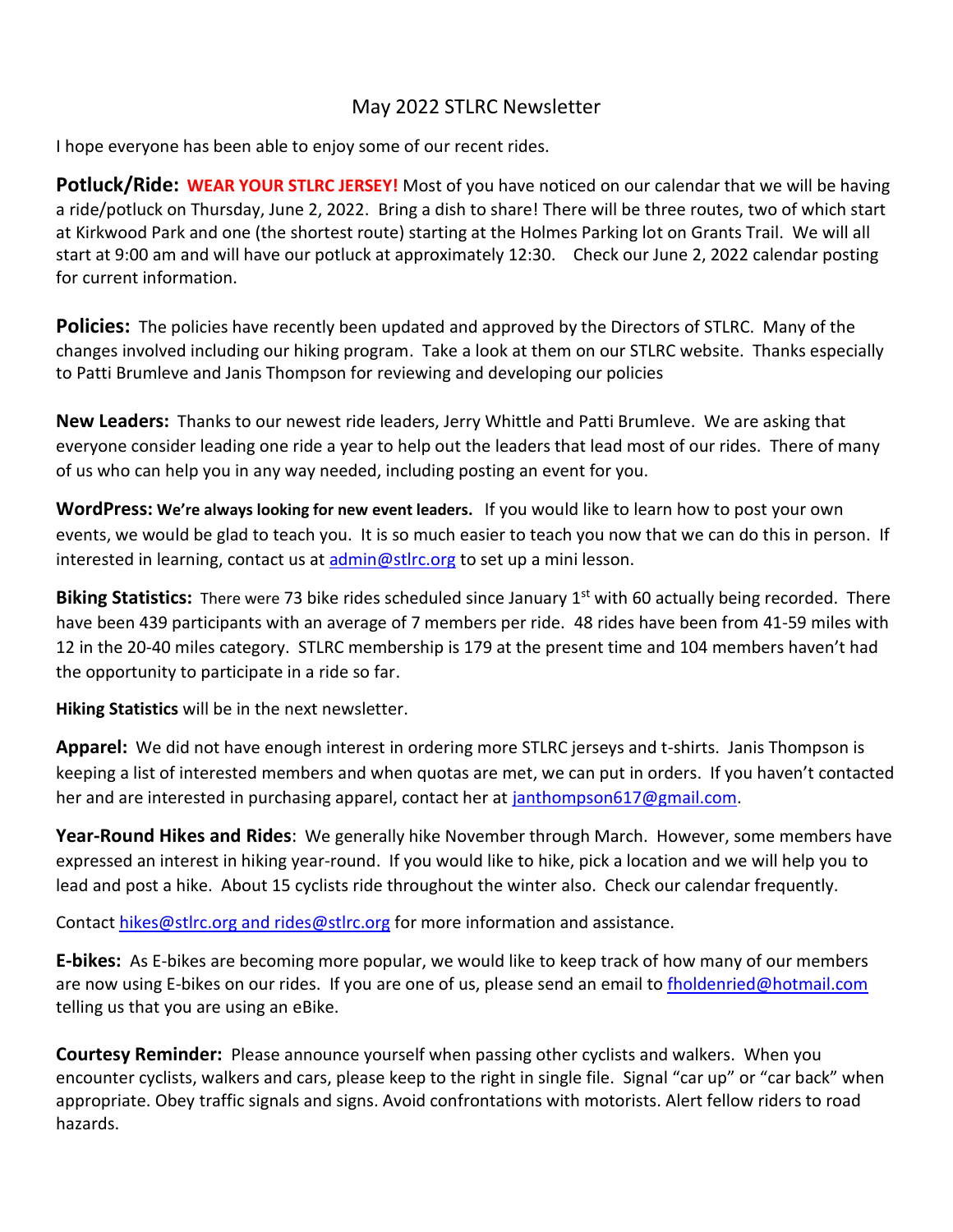**Equipment:** Remember to bring a spare tube and pump with you on your ride. Even if you use tubeless tires, you may encounter a need to use a tube if adding sealant does not correct your flat. Sometimes it can take waiting overnight until the sealant works. Did you know that sealants should be replaced periodically? Check with your bike store for more information about using and repairing tubeless tires.

## **2022 Xenia Ohio Bicycle Trip**

Arrive Sunday, August 28, 2022 and Check Out Thursday, September 1, 2022

We are bringing back this popular bike trip that STLRC has sponsored for many years. In 2020, 46 members signed up for this trip, but it had to be canceled because of COVID. The area has numerous rails to trails (flat) and country roads (rolling hills) for your enjoyment—all ability levels. Good cycling, eating, hiking, golfing and sightseeing. **IF you decide to go on our trip, please contact Faye Holdenried [fholdenried@hotmail.com](mailto:fholdenried@hotmail.com) or 636- 399-4604** so we know you are joining us. Tell us who you are rooming with if this applies. If you are looking for a roommate, let us know and we may be able to connect you with another member who also needs a roommate or maybe just wants to share transportation. Pertinent info will soon be placed on the website calendar on the August 28 postings. (sightseeing/restaurants) All riders must be STLRC members. If you want to attend our trip and are not yet a member, you must join STLRC by completing a membership form that can be found on the STLRC website in the Membership section and paying the \$20 dues.

Check in-- Sunday August 28, 2022 at 3:00 pm

I suggest that you consider leaving St. Louis early (it's an approx. 6-hour drive) and take a short trail ride when you arrive before dinner. I usually do a short ride before returning home on Thursday. We will meet the night before our rides to group up with people who wish to do similar routes. On Wednesday evening, we traditionally drive to a historic hotel for a group dinner. If the hotel cooperates with us, we often have a happy hour on Wednesday evening. TBD

**Reservations: Members make their own reservations**!!! As of 5/14/2022, a room for two with two queen sized beds was going for \$600 for the 4 night stay so with a roommate each person's lodging will be \$300 which includes taxes. This can change daily. This rate has a refundable cancellation policy. You can also mention, a senior rate, AARP rate and AAA rate. The hotel has rooms with two queen size beds as well as one king size bed. They also have suites for a higher rate. This is a **NEW AND IMPROVED HOTEL FROM OUR PREVIOUS YEARS**. There is a two-mile bike trip to the main hub or you can drive to the start of your daily ride if you prefer.

Make your reservations **ASAP** as this hotel is popular and is a smaller hotel. (Some of our members have visited this hotel on previous trips and have recommended it to us.

**Hampton Inn and Suites Xenia Dayton**, 194 Progress Dr. Xenia, Ohio 45385 Call 1-937-347-1029

(Free hot breakfast, indoor pool, free WIFI, non-smoking rooms, fitness center)

For more information contact Faye Holdenried at [fholdenried@hotmail.com](mailto:fholdenried@hotmail.com) or 636-399-4604.

We hope you have a successful bicycling season. See you at the ride/potluck on June 2nd!! Don't forget your dish to share.

Sincerely,